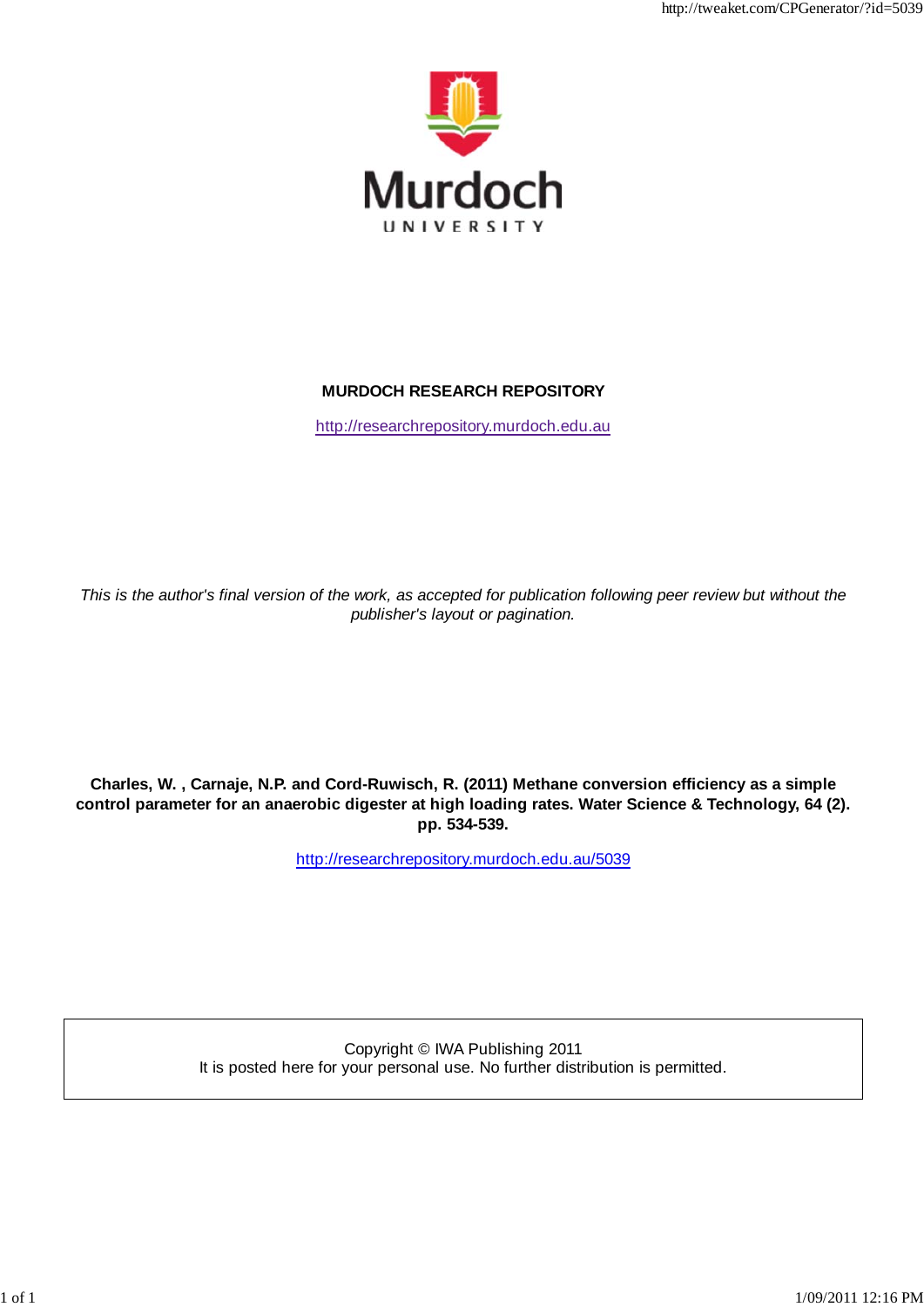# **Methane Conversion Efficiency as a Simple Control Parameter for an Anaerobic Digester at High Loading Rates**

W.Charles\*, N.P. Carnaje, and R. Cord-Ruwisch\*

\*Centre for Organic Waste Management, Murdoch University, South Street, Murdoch, WA. 6150, Australia (E-mail: [w.charles@murdoch.edu.au\)](mailto:w.charles@murdoch.edu.au)

#### **Abstract**

The anaerobic digestion process is globally applied to the treatment of highly concentrated wastes such as industrial and rural effluents, and sewage sludge. However, it is known to be relatively unstable. When loaded with high concentrations of organic material, unwanted volatile fatty acids (VFA) are often produced rather than methane  $(CH_4)$  gas which can lead to digester acidification and failure. This study investigated digester behaviour under high loading rates, testing the usefulness of stoichiometric methane conversion efficiency as a digester control parameter at high loading rates.

Our results show that, in general, the  $CH_4$  production rate was proportional to the feed rate (loading rate). However, at very high loading rates, the CH<sub>4</sub> production rate was not proportional to the increase in the feeding rate. Consequently, VFA accumulated and the  $H_2$  partial pressure increased. The proportionality of the loading rate and gas production rate is stoichiometrically expressed as the conversion efficiency. We found that conversion efficiency was a useful indicator as an early warning of digester imbalance. The digester remained stable at conversion efficiencies above 75%. Dropping below 70% signified the onset of digester failure.

As loading rate and methane production data are readily available on-line in most anaerobic digestion plants, the conversion efficiency can be monitored on-line and used as an efficient control technique to maintain safe operation of anaerobic digesters at high loading rates.

#### **Keywords**

Anaerobic digestion, control technique, conversion efficiency, high load

#### **INTRODUCTION**

Anaerobic digestion is increasingly used as an effective method of treating agricultural, industrial and domestic wastes. During recent decades, much progress had been made on the use of anaerobic digestion, both to treat waste and to produce energy in the form of methane gas. Despite widely reported success and application of anaerobic digestion (Lettinga, 1995), some industries are reluctant to employ this process for waste treatment. The main reason for this is the reputation of the process for instability and the difficulty in failure control. Digester instability can result from any material (e.g. overloading, toxic compound) or effect (e.g. decrease in temperature) that interferes with methane formation.

Laboratory and pilot scale studies, as well as full-scale digester operations, indicate that the instabilities associated with the anaerobic process can lead to reduced digester performance and, in severe cases, to digester failure (Canovas-Diaz & Howell, 1988; Kennedy, 1985; Chynoweth, 1994). In order to successfully operate anaerobic digesters, constant monitoring of process parameters is necessary. Process indicators such as VFA, alkalinity, pH, gas production and composition, volatile solids and COD (chemical oxygen demand) reductions have been used (Switzenbaum *et al*., 1990). Most often, these parameters are monitored simultaneously, as there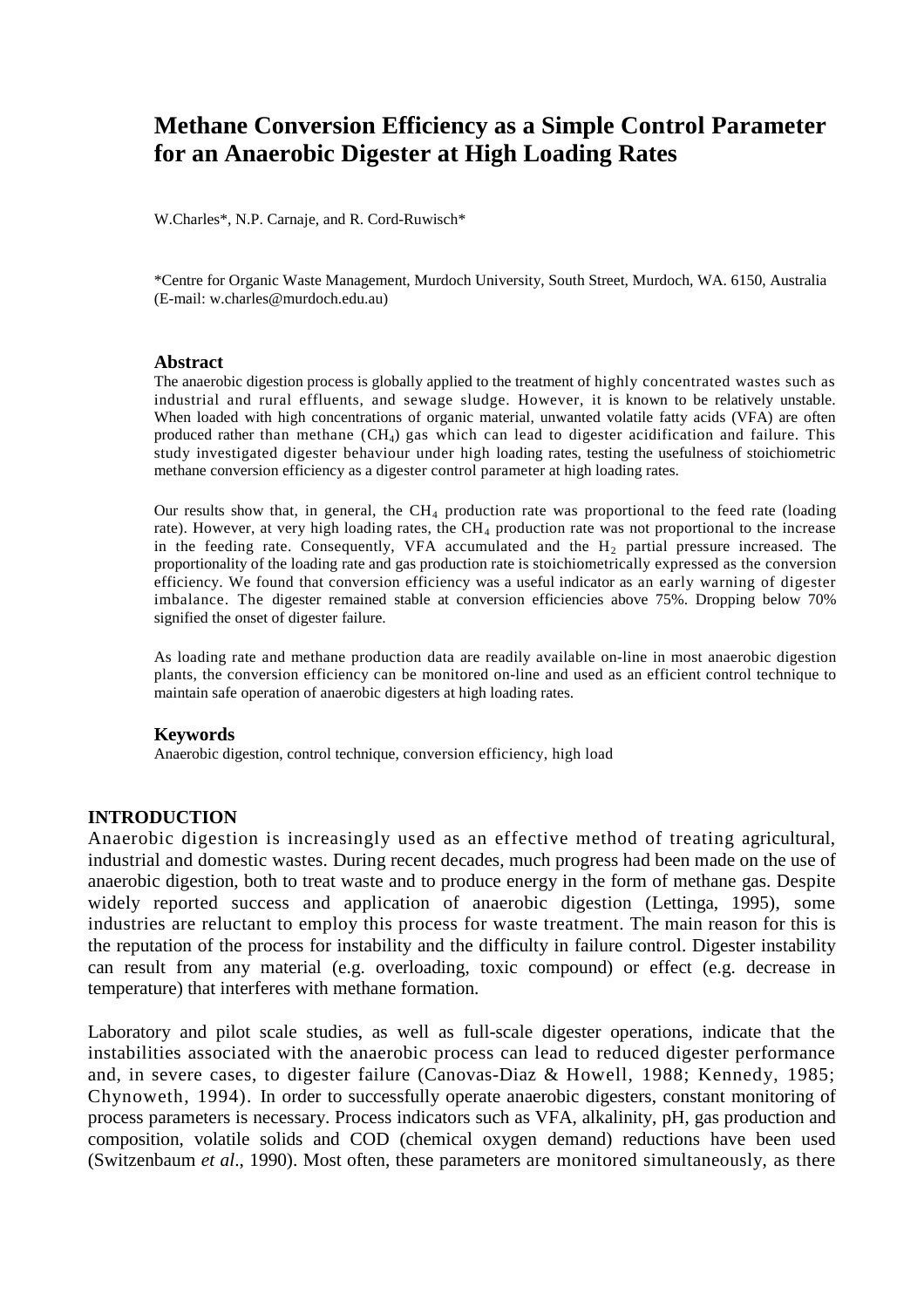is no single process indicator which will reliably signal an imbalance between the two major bacterial populations (i.e. acid forming bacteria and methane forming bacteria).

In principle, digester failure due to overloading is caused by an imbalance of fermentation reactions that producing  $H_2$  at a rate higher than  $H_2$  consumption by the methanogenic bacteria. The increase in  $H_2$  partial pressure and the formation and consumption of VFA has been extensively studied (Sterling *et al.,* 2001; Voolapalli & Stuckey, 2001; McInerny & Bryant, 1981), as has model development (Chen *et al.,* 2001; Hoh & Cord-Ruwisch, 1996; Hoh & Cord-Ruwisch, 1997) and process control strategies (Cord-Ruwisch *et al.,* 1997; Strong & Cord-Ruwisch, 1995). While online measurements of VFA and  $H_2$  are useful in detecting digester overloading, they have not been widely used due to technical difficulties. pH monitoring is a simple method but not reliable because of the high buffer capacities of anaerobic digestion. In principle, as soon as the digester becomes imbalanced VFA and  $H_2$  accumulate and CH<sub>4</sub> production reduces. This should be apparent from a lower CH4 output per unit of organic loading. This study 1) investigates digester behaviour under high loading rates; and 2) tests the usefulness of stoichiometric methane conversion efficiency as a simple digester control parameter.

# **METHODS**

## **Laboratory Scale Anaerobic Digester**

A 1.3-L Braun Biolab anaerobic digester was filled with 1.0 L of active anaerobic sludge (13 g/L of dry suspended solids) leaving a 0.3 L gas volume. The reactor temperature was maintained at  $35$  °C by immersing the reactor in a water-bath thermostatically controlled by a Thermo Mix MM Braun heater. The sludge liquid was kept well mixed by a flat blade impeller stirring at 300 rpm. The feed to the reactor was supplied by a two-channel peristaltic pump (EYELA Micro Tube Pump MP-3) calibrated at the commencement of the experiments. The loading rate was regulated by a digital timer. The on-time setting of the timer was varied according to the changes in the loading rate while the off-time setting was maintained constant. The amount of feed entering the reactor was measured by a Sartorius electronic balance (BA 4 100 Goettingen, Germany). All the liquid connections were made using Tygon tubings. To keep the sludge volume constant, the reactor effluent was pumped out at the same rate of feed addition through a second channel in the pump. In the automatic set-up, the effluent was drawn out from the reactor by an anti-foam pump coupled with a liquid sensing device. This device turned on the pump whenever the liquid level exceeded the 1-L volume.

## **Synthetic substrate**

The feed was composed of a C source (D-glucose 24.5 g/L, yeast extract 1 g/L and trytone 1 g/L), basal nutrients (NH<sub>4</sub>CI 1.07 g/L, MgCl<sub>2</sub>.6H<sub>2</sub>0 1.02 g/L, CaC1<sub>2</sub>.2H<sub>2</sub>O 0.01 g/L, KCl 0.52 g/L,  $Na<sub>2</sub>SO<sub>4</sub> 0.14 g/L$ , KH<sub>2</sub>PO4 0.30 g/L, NaHCO<sub>3</sub> 2.10 g/L) and trace metals (FeCl<sub>2</sub>.4H<sub>2</sub>O 0.2 mM,  $CoCl<sub>2</sub>.6H<sub>2</sub>O$  0.006 mM, MnCl<sub>2</sub>.4H<sub>2</sub>O 0.0033 mM, ZnCl<sub>2</sub> 0.006 mM, H<sub>3</sub>BO<sub>3</sub> 0.0016 mM, Na<sub>2</sub>MoO4.2H<sub>2</sub>O 0.0049 mM, NiCl.6H<sub>2</sub>O 0.0025 mM, CuCl<sub>2</sub>.2H<sub>2</sub>O 0.006 mM) One-litre stock solutions were prepared and autoclaved for one hour to maintain sterile conditions. After cooling the feed medium, the trace elements  $(5 \text{ ml})$  and the NaHCO<sub>3</sub> buffer  $(25 \text{ ml})$  were added into the feed bottle through a 0.21µm sterile filter. The pH of the feed was adjusted to 7 - 7.5 by adding NaOH.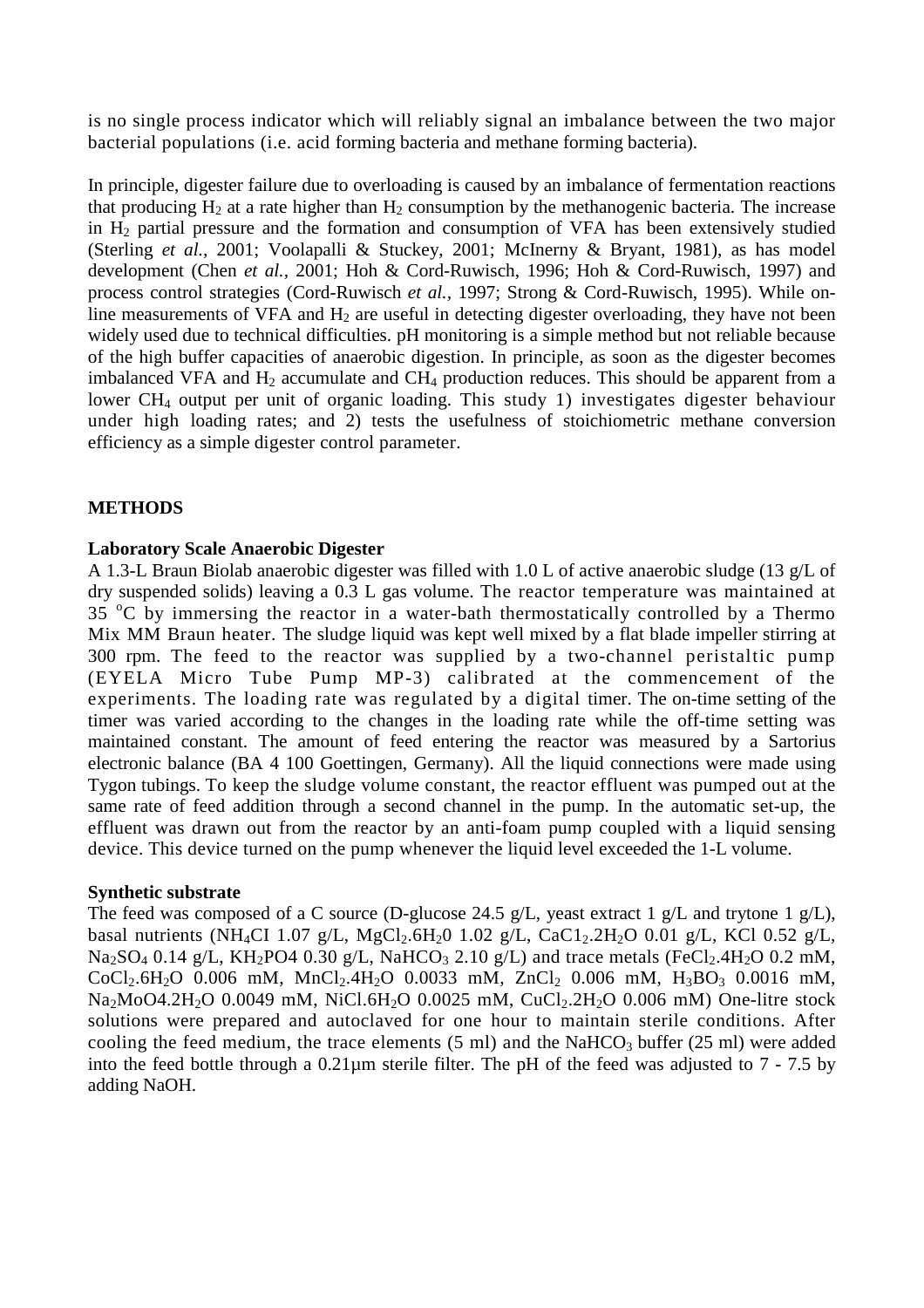#### **Source of Biomass**

The biomass used was obtained from a hybrid anaerobic digester at Swan Brewery, Perth, Western Australia. The sludge was allowed to acclimatise to the feed medium for two weeks before it was used in the experiments.

## **Analysis**

CH4 production was measured by passing the biogas over NaOH pellets and through concentrated solutions of NaOH to remove the  $CO<sub>2</sub>$  gas. The volume of the gas produced was measured continuously by weighing the equivalent mass of water displaced by the CH4 gas from the digester. A Sartorius balance was interfaced to a computer for continuous monitoring of the volume of gas produced. The workbench software was supplied by Stawberry Tree Incorporated and the LABVIEW Instruments.

Hydrogen gas concentration in biogas and VFA analysis were performed as described by Charles *et al.*, (2009).

# **RESULTS AND DISCUSSIONS**

## **Computer simulation of the digester's response to a step change in the loading rate**

Before carrying out experiments employing step changes in the loading rate, a computer simulation was tested to determine the theoretical effect of these changes on the gas production rate. The simulation was used to provide a theoretical basis for the design of future laboratory experiments in this study. The response of an anaerobic digester to step changes in the loading rate was simulated based on first order kinetics and a one-step biological model as:

 $-dS/dt = dP/dt = kS$ 

where:  $dS/dt$  = rate of substrate degradation;  $dP/dt$  = rate of product formation;  $k$  = constant rate of reaction (Levenspiel, 1974).

A biologically catalysed reaction showing saturation behaviour is modelled by the Michaelis Menten equation (Becker & Deamer, 1991):

 $S + E \Leftrightarrow SE \Leftrightarrow P + E$ where:  $S =$  substrate;  $P =$  product;  $E =$  enzyme;  $S =$  = enzyme-substrate complex

Under substrate limitation, the first order equation could sufficiently represent the anaerobic digestion of a readily soluble organic compound such as glucose. To evaluate the response of the digester to step changes in the loading rate, the rate of formation of product (dP/dt) was estimated at three different magnitudes of step change in the loading rate. Under steady state condition (i.e.  $dP/dt$  = constant), the rate of product formation increased in proportion with the loading rate (Figure1). For example, a 20 % increase in the loading rate resulted in a 20% increase in the production rate (from 0.20 to 0.24 mmoles P/ hr).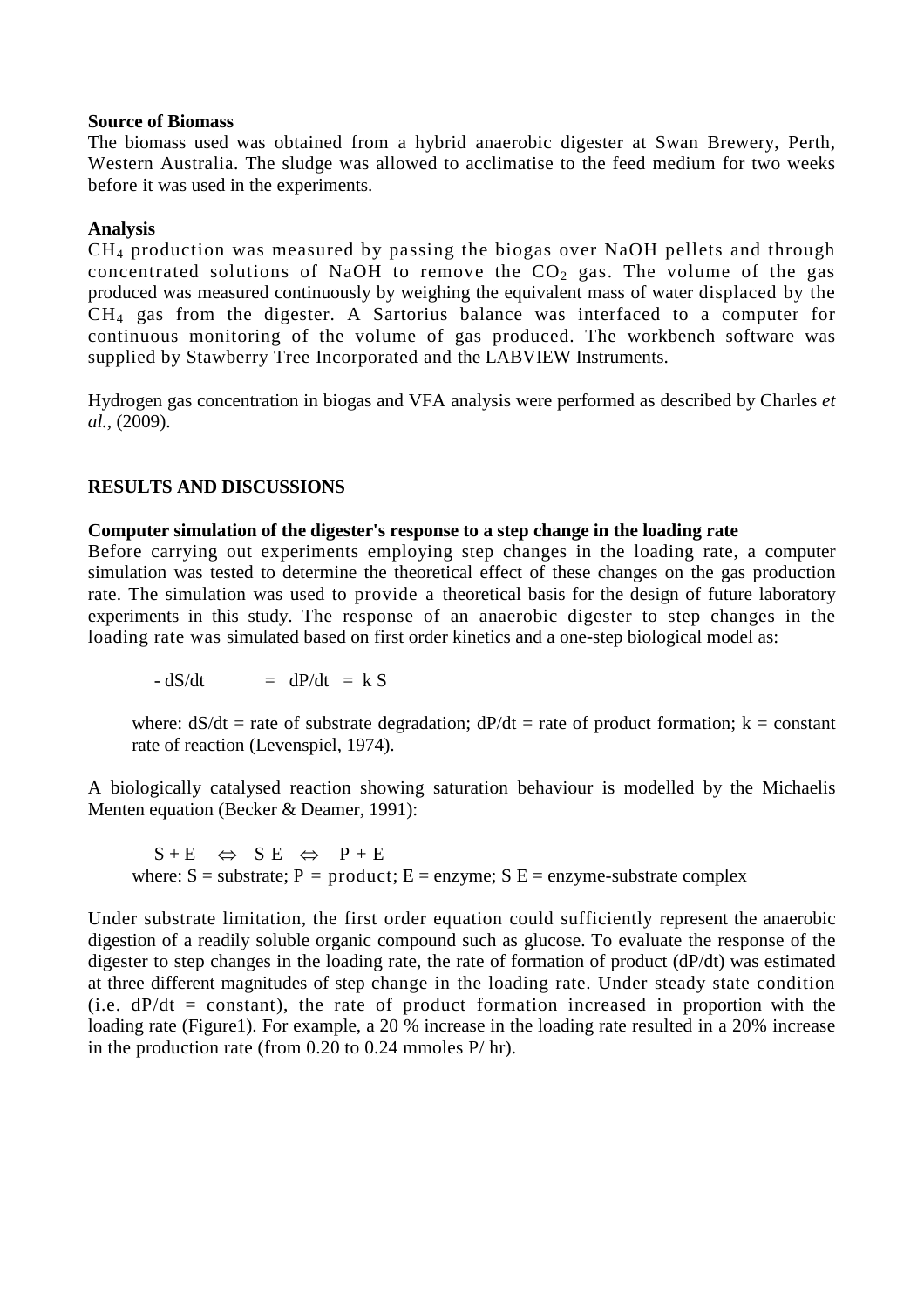

Figure 1: Simulation response in the methane production rate to a step change in the loading rate (assumption one step model; first order kinetics)

#### **The use of conversion efficiency as a process indicator**

According to the stoichiometry of the reaction:

$$
C_6 H_{12} O_6 \Rightarrow 3 \quad C H_4 + 3 \quad C O_2
$$

three moles of CH4 are produced per mole of glucose. According to this ratio, an increase of 30% in the feed flow rate is expected to result in a 30% increase in the methane production rate. The ratio of the actual methane production rate over the theoretical (or expected) methane production rate is called the **conversion efficiency** of the digester. As long as the  $CH_4$  production rate stays proportional to the glucose loading rate, the conversion efficiency is expected to remain constant. A drop in the conversion efficiency after an increase in the feed rate would indicate that a fraction of the substrate is not converted to  $CH_4$  or organic intermediates (e.g. VFA) had accumulated.

#### The relationship between the methane production rate (dCH<sub>4</sub>/dt) and the loading rate in a **laboratory scale digester**

A 1-L constantly stirred laboratory scale digester was continuously fed with the synthetic substrate containing 24.5 g glucose /L. The base loading rate of 5.4 moles glucose/L/d was increased by 10 to 50 % (Figure 2a), to determine the effect of a step change in the loading rate on the gas production rate. Each step change in the loading rate was applied after the methane production rate has become constant for a period of 15 to 20 hours.

Generally, the change in the  $CH_4$  production rate reflected the magnitude of the step change in the loading rate (Figure 2b). A 10 to 30 % increase in the loading rate resulted in a proportional increase in the gas production rate. A 40 to 50 % increase on the other hand, did not result in a proportional increase indicating that a fraction of the organic compounds in the feed was not degraded to methane.

During the step changes of 10 to 40 % in the loading rate, the conversion efficiencies fluctuated between 76 - 79% (Figure 2a). The efficiency decreased to 68 % only when the loading rate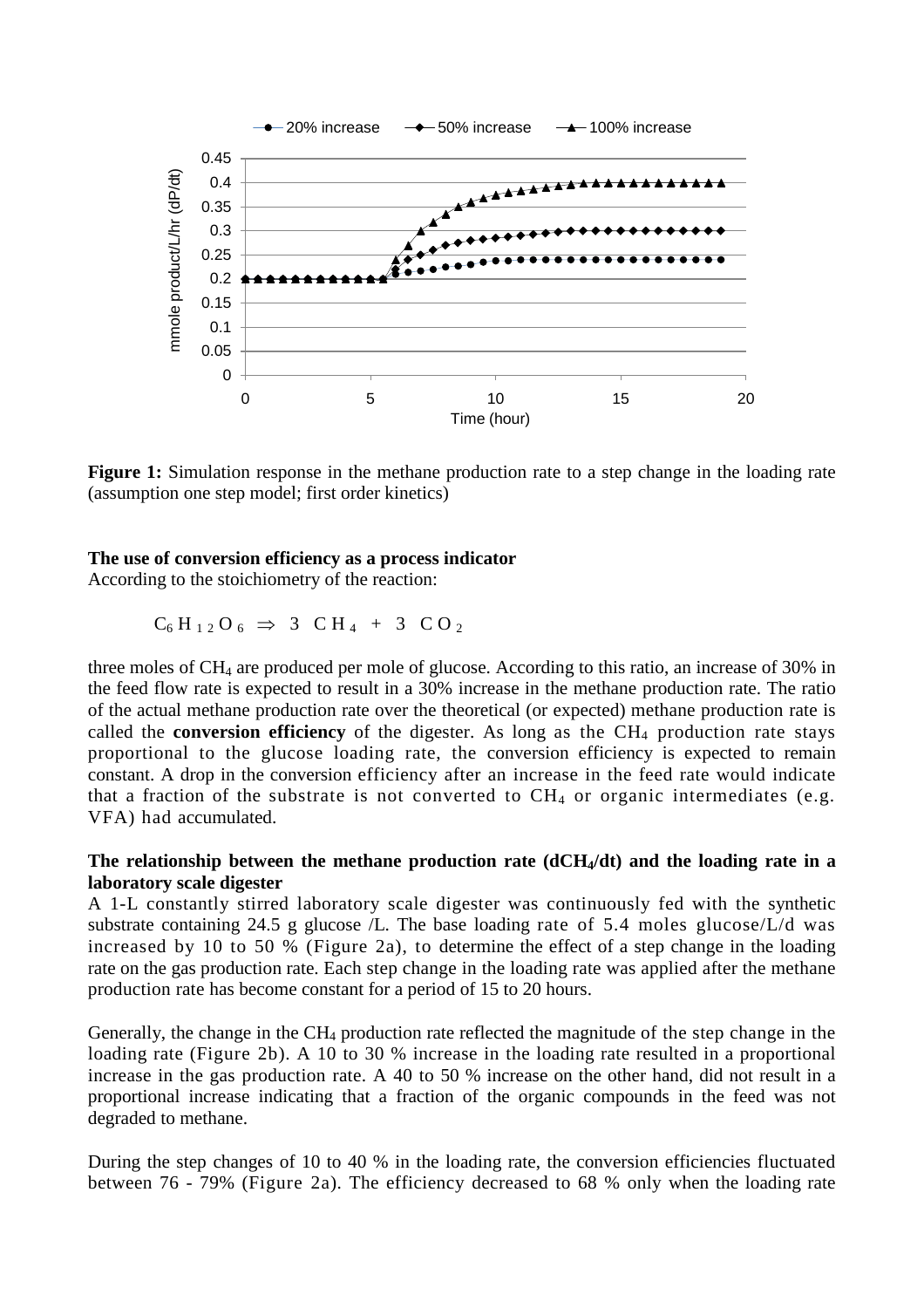was increased to 11 mmoles glucose/L d, but readily returned above 70% when the loading rate was decreased to 7.1 mmoles glucose/L d. Throughout the experimental run, the digester showed no sign of volatile fatty acid (VFA) accumulation (data not shown). The pH remained within the reported safe pH range of 6.5 to 7.5 (Grady & Lim, 1986). Generally, the digester remained stable at conversion efficiencies over 70%. It appeared that at conversion efficiencies below 70%, unmeasured organic metabolites or intermediate compounds (probably alcohols or lactic acid) accumulate.



**Figure 2:** The response of the laboratory digester to small step increases in the loading rate of range 10 - 50 %. Data indicate average values over an interval of 15-20 hr step change. Expected methane production rate assumes 100% conversion efficiency. Feed concentration was 24.5 g glucose/L day. Biomass concentration  $= 5.99$  g VSS/L

# **Determination of digester behaviour and conversion efficiency above the sustainable loading rate**

The sustainable loading capacity of the digester is the limit to which a digester can be loaded with the organic substrate without causing an adverse accumulation of the intermediate products (eg. VFAs). This experiment investigated operating the digester at step increases at and beyond the maximum loading rate. In this case, the maximum loading rate is defined as the loading rate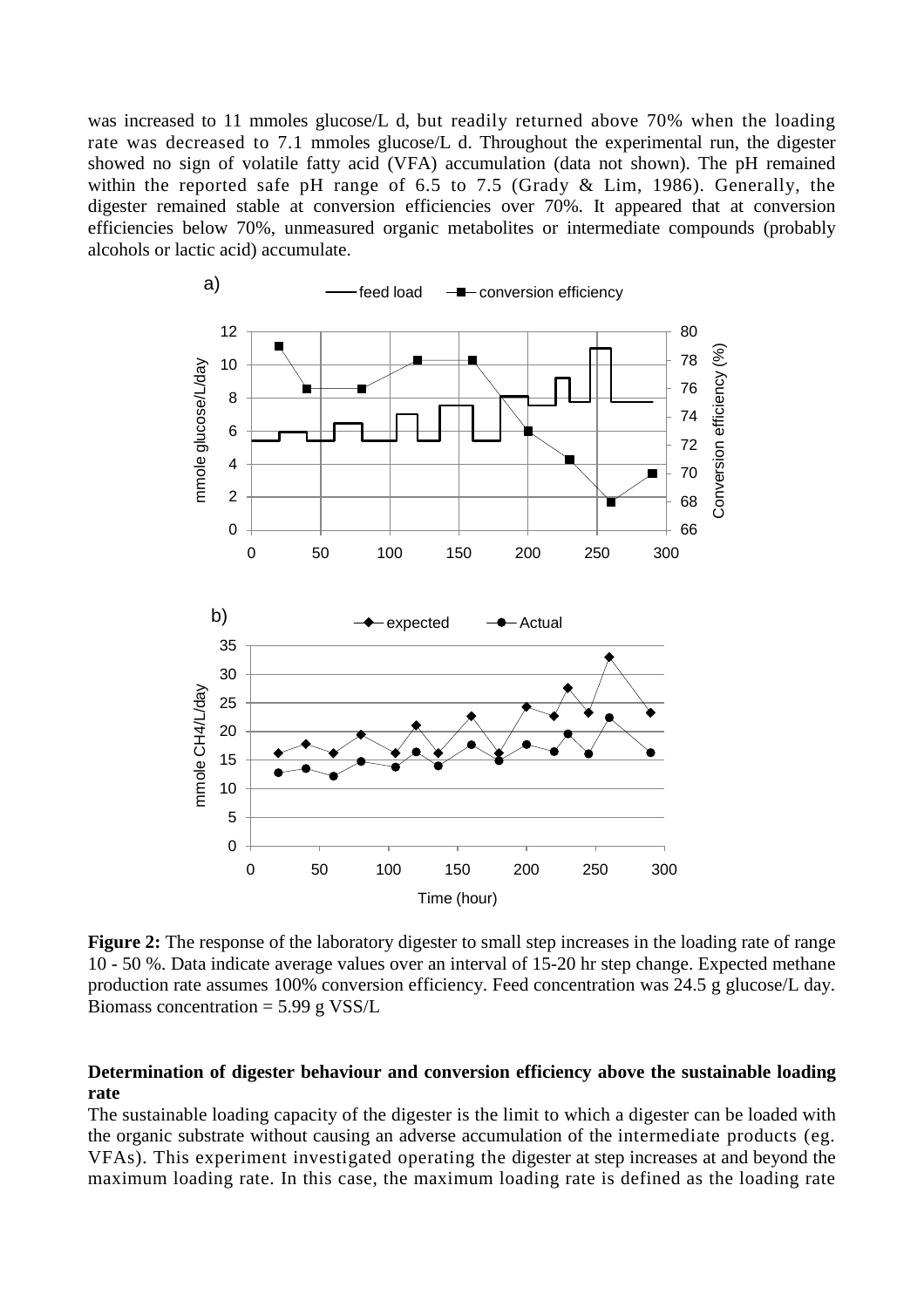that can be applied to the digester without allowing the VFA concentrations to rise above 300 to 500 mg/L (about 5- 8 mM acetate). Kennedy (1985) and Chynoweth (1994) reported these values as the safe VFA range for normal digester operation.

To allow the digester to approach its actual sustainable loading capacity, the loading rate of 10 mmoles glucose/L/d was increased stepwise over an interval of 12 hours (Figure 3a). The response of the digester towards these step increases was monitored in terms of gas production rate, VFA concentration, and  $H_2$  pressure in order to assess digester performance and conversion efficiency prior to, and after, reaching its actual sustainable loading rate.

As expected, the increase in the loading rate was reflected by the increase in the methane production rate (0 to 36 h, Figure 3b). This trend was observed until at 19 mmoles glucose/L d (HRT = 8 days), a maximum gas production rate of 52 mmoles  $CH_4/L/d$  (or 1.42 L CH $_4/L$  d) was obtained (Figure 3b, 36 h). During this period, acetic and propionic acid concentrations increased from 1 mM to about 2 mM (Figure 3c, 36 h), indicating that the balance between the acid production and methane formation reactions had been slightly disturbed. To determine whether the loading rate could be further increased without resulting in acid accumulation, the feed flow rate was raised to 22.9 mmoles of glucose/L d, (HRT=6 days). This time, the increase in the loading rate did not result in a further increase in the methane production rate (Figure 3b, 48 h). The conversion efficiency dropped from 76% to 69%, signifying an accumulation of organic intermediates. The acetic acid concentration increased by almost threefold to 3.5 mM in twelve hours (Figure 3c, 36 h) while no change in the propionic and butyric acids was observed. Although the acid concentrations were still within the range reported for stable digesters, the fact that the VFA concentrations were increasing was clear evidence that digester imbalance had occurred and that the risk of failure had increased.

Further increasing the loading rate to 27 mmoles glucose/L day (HRT= 5 days) resulted in a sharp increase of acetic and propionic acid while methane production remained unchanged. As a result conversion efficiency dropped to 59%. At critical loading rate of 32 mmoles glucose/L day (HRT  $=$ 4 days) methane production declined 36%. Within twelve hours after the increase in the loading rate, the propionic and acetic acid concentrations rose to 13 mM and 7 mM respectively, indicating that the balance between the activities of the acid forming bacteria and the methanogens had been severely disrupted. Due to the accumulation of the propionic, acetic and butyric acids in this experiment, the pH dropped from 6.5 to 5.1. The methane conversion efficiency correspondingly reduced to only 41%, indicating that more than half of the substrate failed to convert to end product biogas.

Another clear indicator of digester imbalance was the build up of  $H_2$  from 40 ppm to 160 ppm during the 60 hours digester run (Figure 3b). This is a result of the relative increase of the  $H_2$ producing bacteria compared to the  $H_2$  consuming methanogens (Wolin, 1974). Towards the end of our experiment, the digester was allowed to recover by decreasing the loading rate to 7.32 mmoles glucose/L d and the pH was adjusted to 6.98 by addition of NaOH. In this experiment, with feed concentration of 24.5 g glucose/L, the hydraulic retention time (HRT) was relatively high (4-7 days) and this affected the biomass concentration in the reactor, particularly the methanogens. Recovery rarely occurred, possibly due to the washout of the methanogens. The propionic and acetic acids continued to increase and butyric acid started to accumulate. While acetic acid easily decreased when the loading rate was lowered to 2.5 mmoles glucose/L day, propionic and butyric acids showed some difficulty in degrading.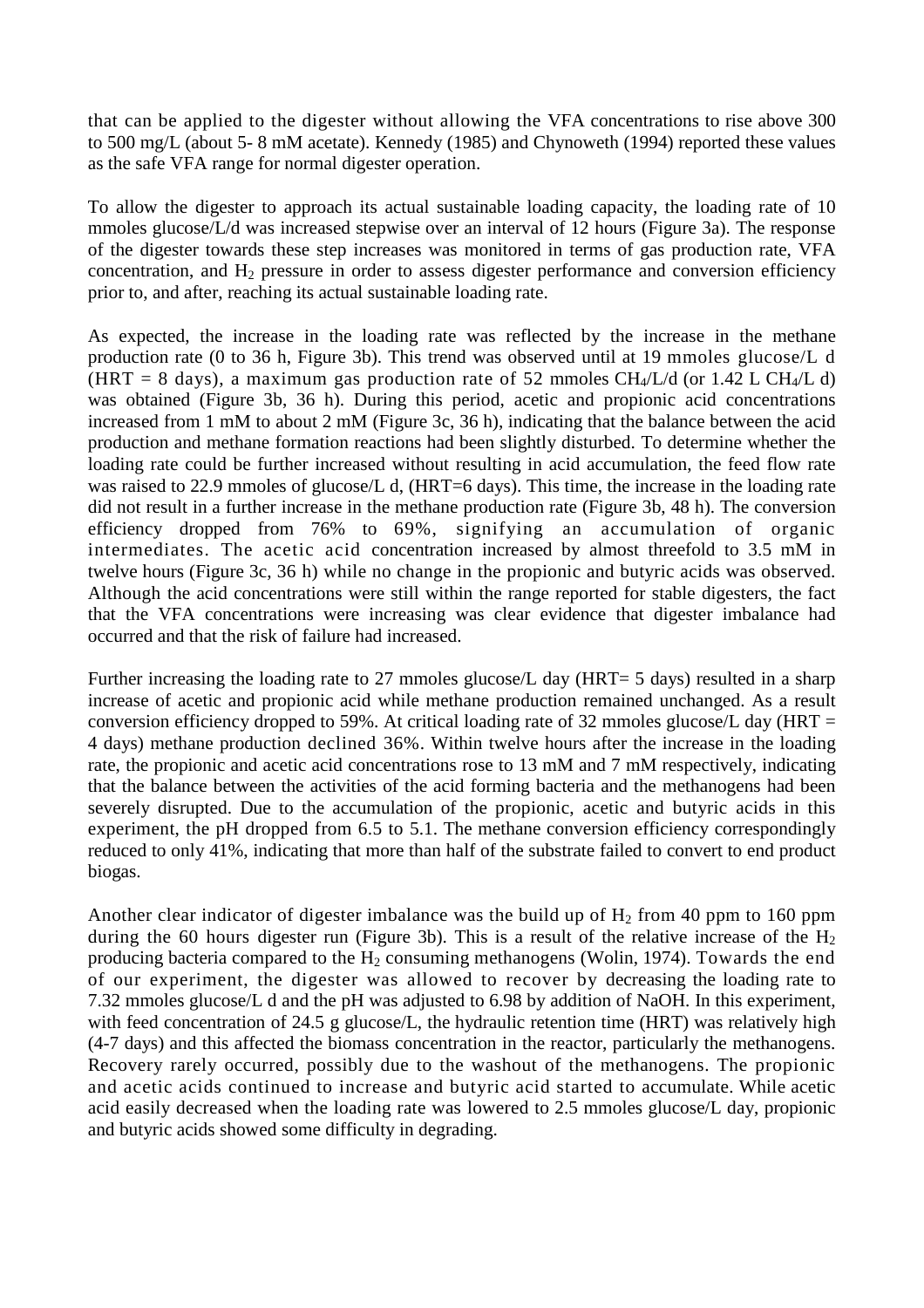

Figure 3: Response of the laboratory digester to continued increases in the loading rate using low feed concentration of 24.5 g/L d. The loading rate was increased over a12 hr interval. The pH dropped from 6.5 to 5.8 at t= 59 h, and dropped further to 5.51 at t = 72 h.

## **CONCLUSIONS**

This study showed that the methane production rate reflects the increase in the loading rate at feed rates below the actual sustainable loading capacity of the digester. A loading rate applied beyond the actual sustainable loading rate could result in VFA accumulation, drop in  $pH$ ,  $H_2$ overproduction, a decline in the methane production rate, and eventually a decrease in methane